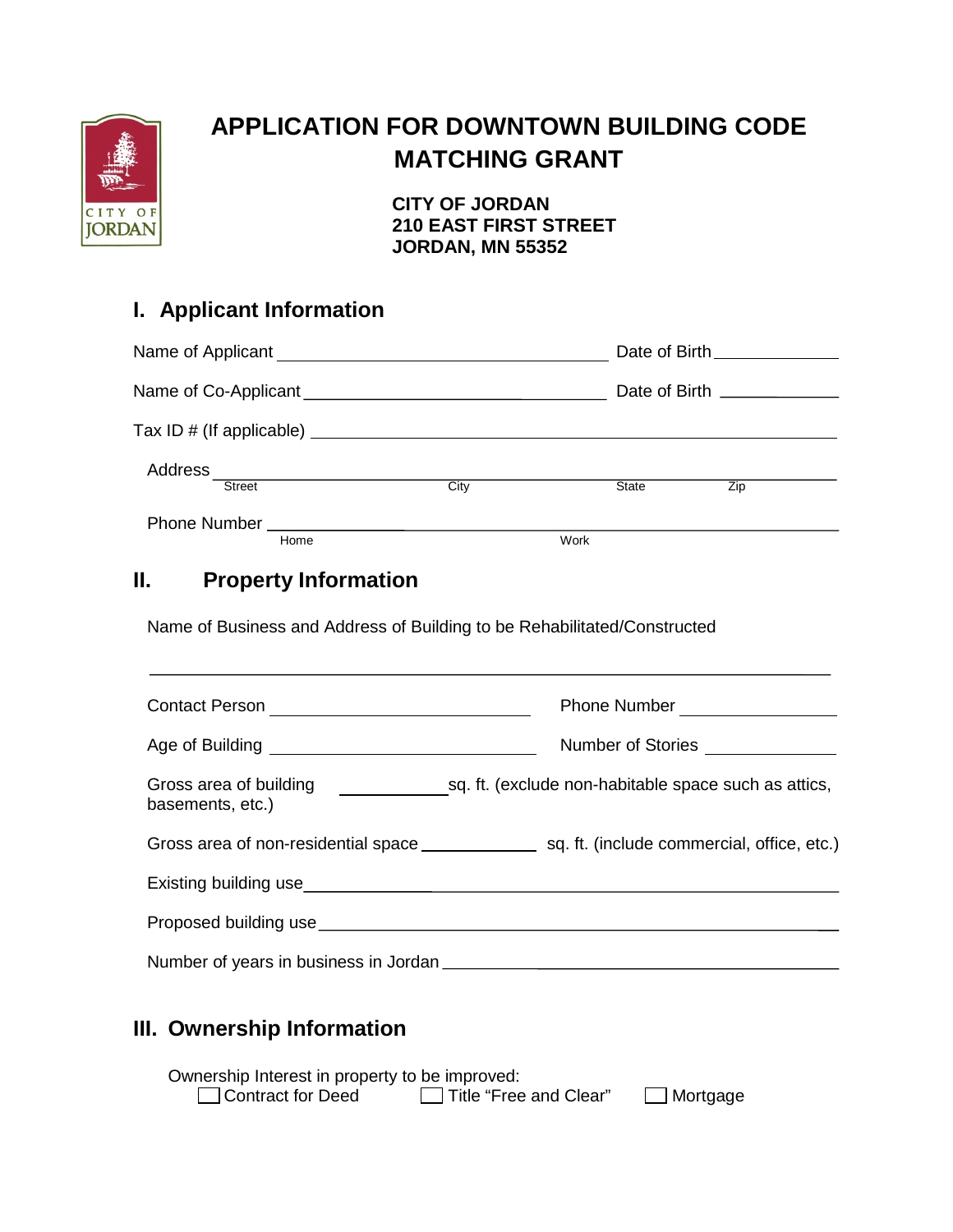Other (Specify):

Name(s) on Title: Specify ownership interest of each individual named on the title (joint, tenants-in-common, life estate, partnerships, corporations, etc):

| Form of Business Organization<br>CD Purchaser<br>T Limited Partnership                                                                      | Tenant Operator<br>]Partnership | Sole Proprietor<br>Corporation |  |  |  |  |  |
|---------------------------------------------------------------------------------------------------------------------------------------------|---------------------------------|--------------------------------|--|--|--|--|--|
| Please attach a copy of the most recent Property Tax Statement from the County<br>Assessor's office and Proof of Insurance on the building. |                                 |                                |  |  |  |  |  |

### **IV.Estimated Rehabilitation Costs and Requested Loan Information**

**Please describe proposed improvements:** (If necessary, please attach additional pages, including any plan drawings, contractors' bids or proposals obtained by the applicant. Please itemize costs when possible).

**Estimated Total Cost of Proposed Rehabilitation Work:** \$

**Requested Loan Amount from Program-** *Loan amount on ADA specific projects have a max of \$5,000 (minimum 1:1matching ratio) and all other qualified projects have a max of \$2,500 (minimum 2:1 matching ratio).*

\$

**Source of Remaining Funds**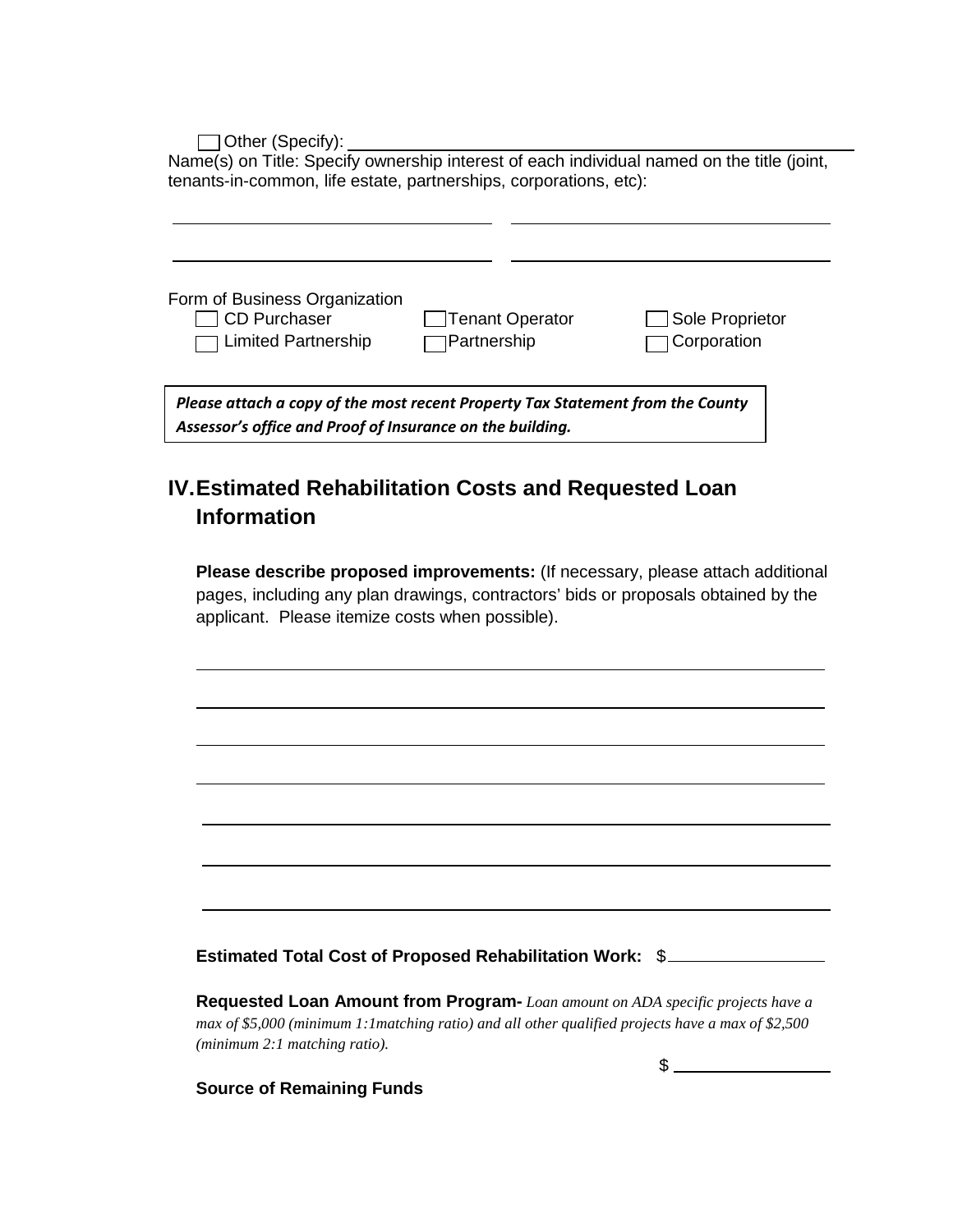$\Box$  Other: (please specify)

### **Building Permits & Inspections**

Applicant is responsible for obtaining appropriate building permits, per the Jordan City Code. In the case of improvements that do not require a city-issued building permit, the applicant must submit the name and state license number of the contractor completing the work and agree to an inspection of the work by a city building official.

#### **Loan Disbursement**

Awarded loan funds will be dispersed to the contractor or vendor upon submittal of receipts or invoices for supplies purchased and inspection which certifies the work completed is in accordance with the Design Standards and other City ordinances.

### **V. Certification**

City staff or an authorized representative shall have the right to inspect the property to be improved at any time from the date of application upon giving due notice to the owner and to occupants.

I/We understand that any intentional misstatements will be grounds for disqualification.

I/We authorize program representatives the right to access the property to be improved for the purpose of the deferred loan program and to take photographs of the structure before and after rehabilitation.

I/We further understand that I/we will make the final selection of the improvements to be made with the loan funds and that the contract for improvements will be solely between myself and the contractor(s). The administering agency will not be liable for the inadequate performance of the contractor(s).

Applicant Date **Date** 

Co-Applicant Date